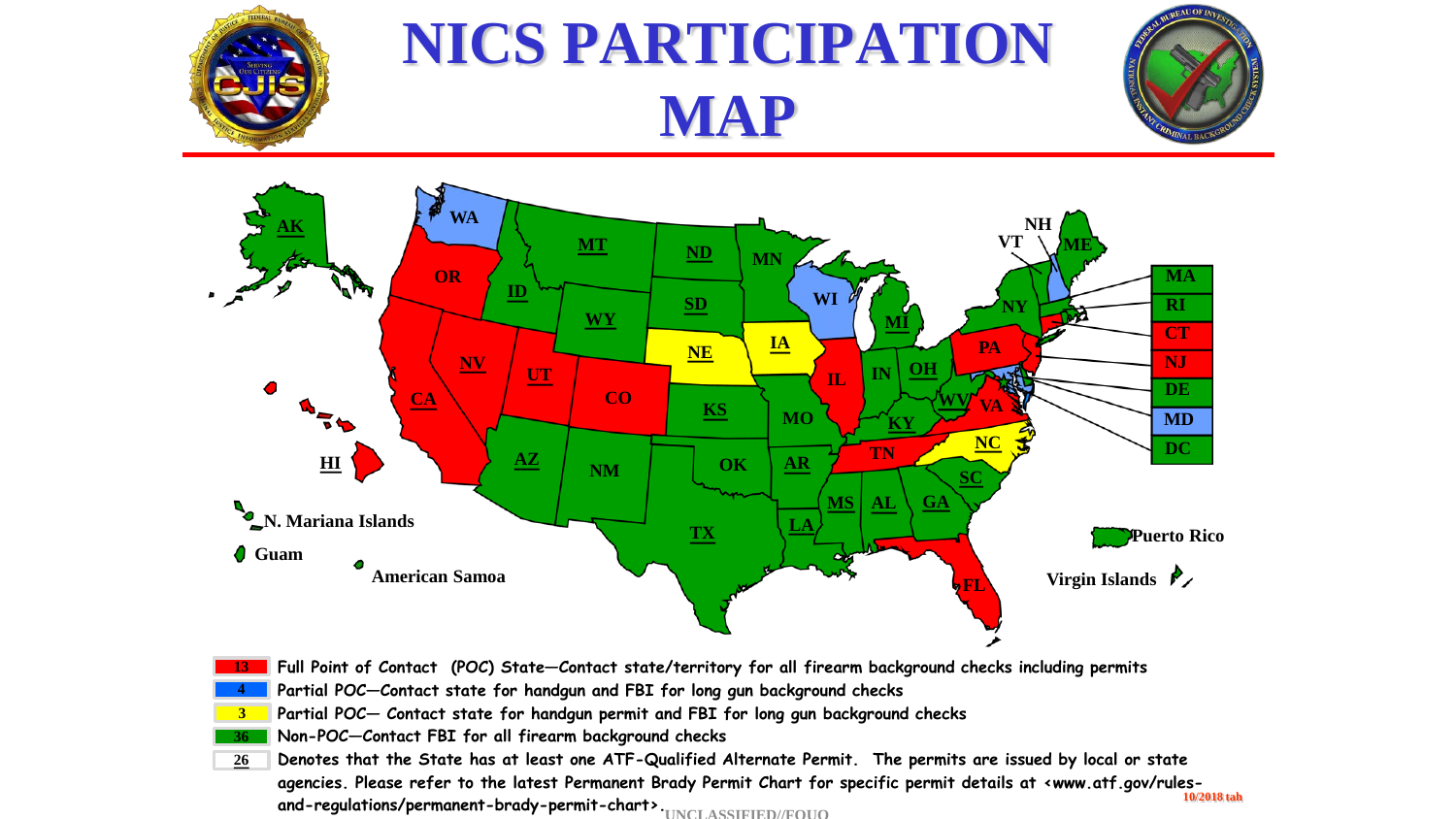

### **Types of Records Searched by the NICS**





**20,426,936 Records As of 06/30/2019**

**Department of Homeland Security** 

**U.S. Immigration and Customs Enforcement (ICE)**

**On all transactions initiated for Non-U.S. Citizens, an Immigration Alien Query will be requested through the ICE.**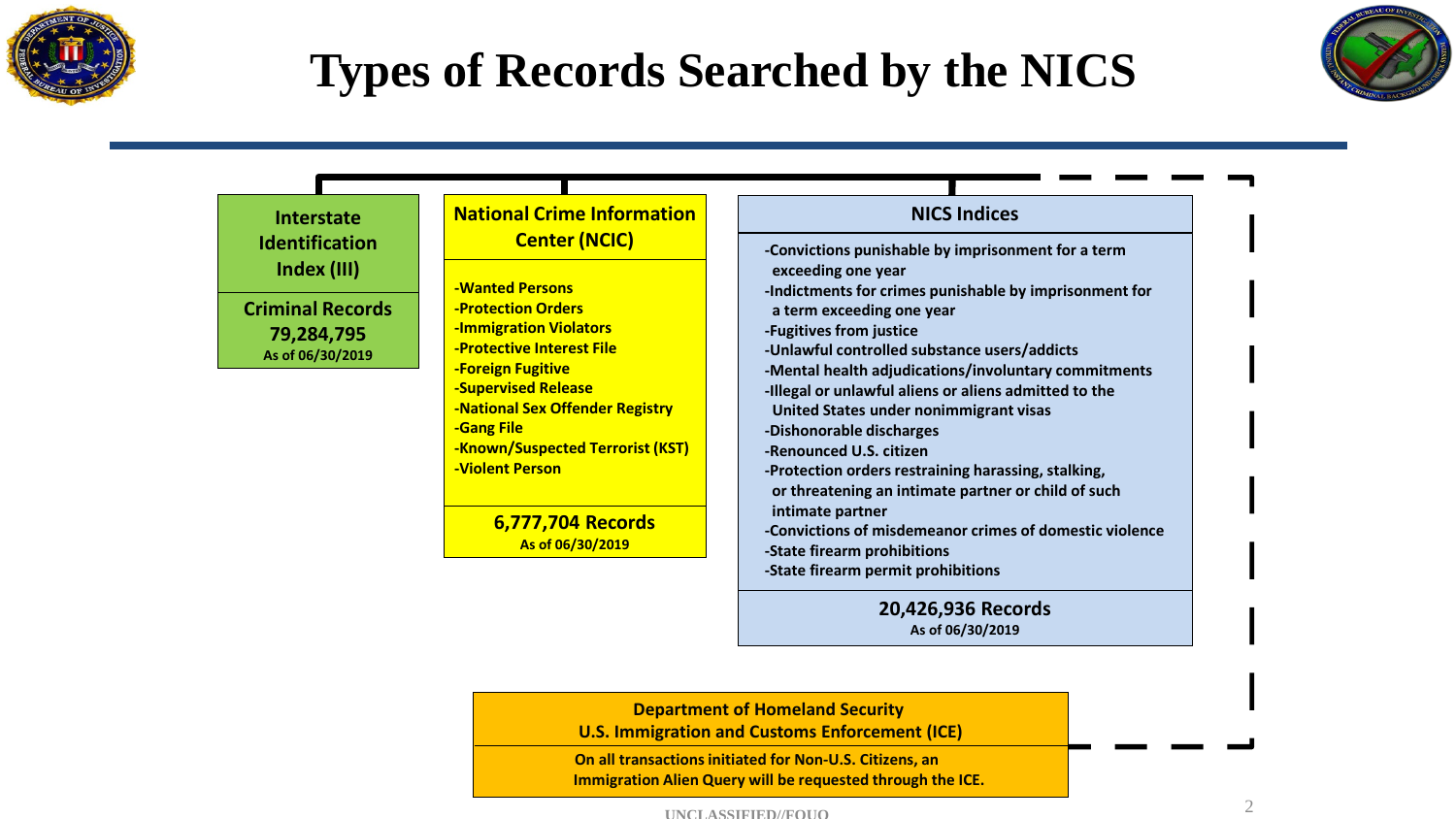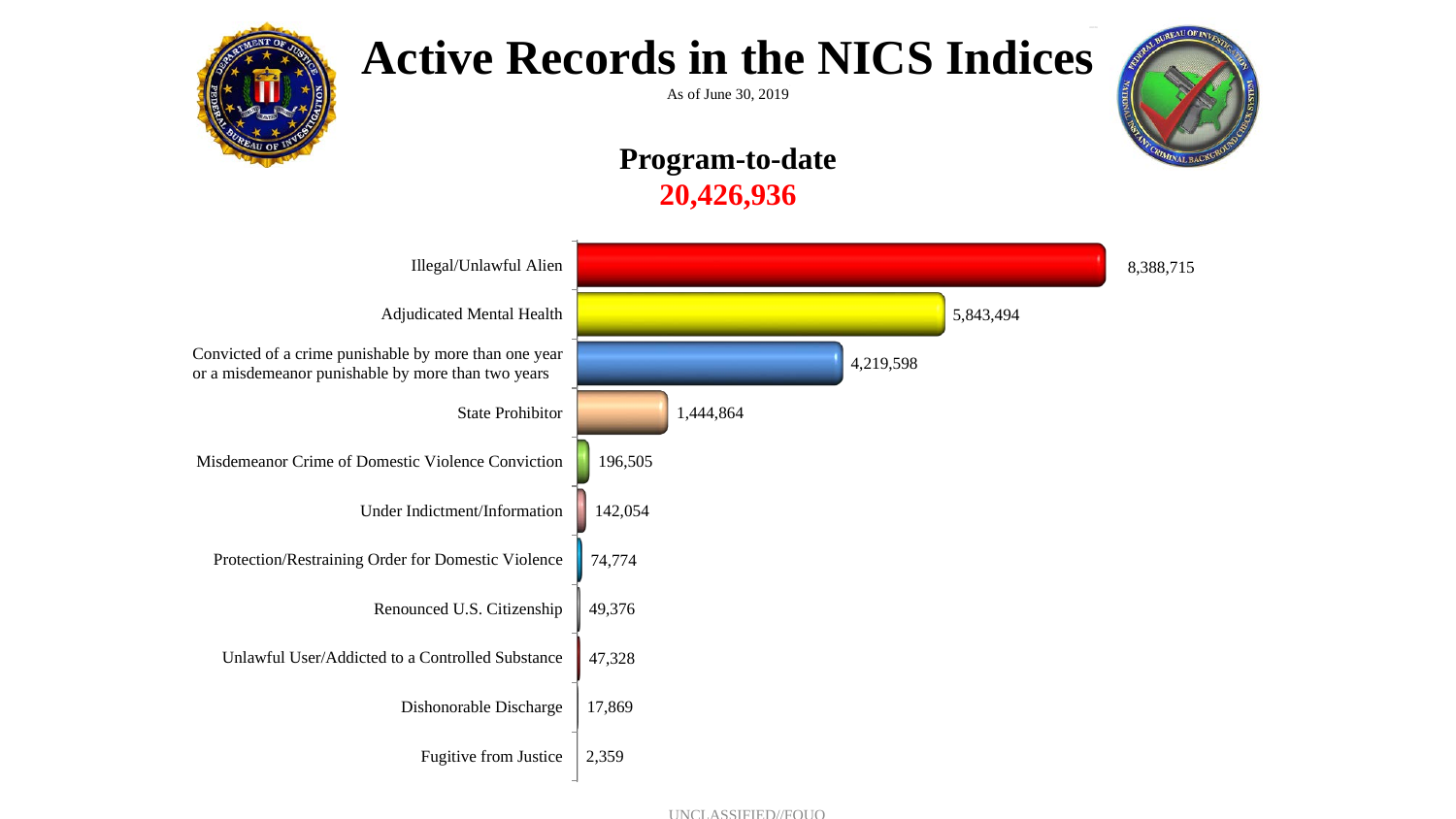



November 30, 1998 – June 30, 2019

### **Program-to-date 318,494,014**





1998 Total NICS Checks = 892,840 1999 Total NICS Checks = 9,138,123